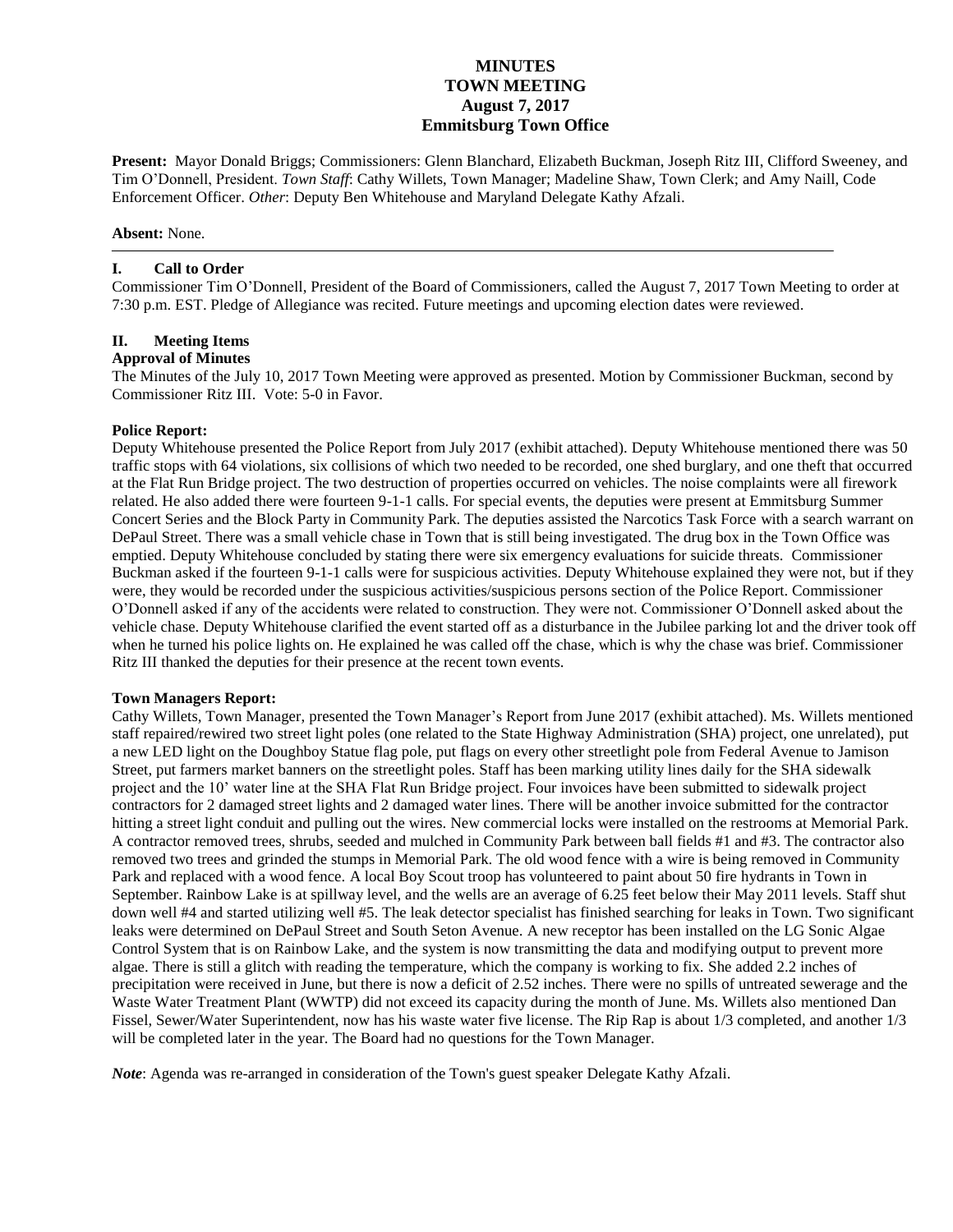#### **Administrative Business:**

 Guest Speaker: Maryland State Delegate Kathy Afzali: Delegate Afzali handed out copies of the fiscal year (FY) 2018 Frederick County funding per the State of Maryland, introduced herself, and thanked the Town for letting her attend Community Heritage Day in June 2017. She highlighted several areas of the Frederick County funding for FY 2018, which she mentioned is used throughout various parts of the County. She expressed sympathy on the Highway User Revenue Tax concern, but stated the revenue is replacing the lost funding from when a previous Governor allotted highway funding to other non-highway areas. She explained a new bill was recently passed that does not allow a Governor to remove highway funds without two-thirds approval from the legislator. Delegate Afzali mentioned there is matching bond funding in Frederick County for nonprofit groups to use on various community projects. Delegate Afzali gave the Board and audience members her cell phone number (301-524-7417) to contact about any community needs. Commissioner Buckman inquired about getting funding to renovate Emmitsburg Elementary School. Delegate Afzali explained the County determines the school funding priorities. Commissioner O'Donnell presented a "grocery list" that included four items: pedestrian linkage from Emmitsburg to Mount St. Mary's (MSM), adding more transit linkage options between the Town and Frederick, bringing more science, technology, engineering and mathematics (S.T.E.M) businesses to Emmitsburg, and increasing nonprofit funding. Delegate Afzali asked if any progress has been made on these items as they were presented to her in prior years, and what dilemmas existed. The Mayor explained there was not enough funding for the pedestrian linkage and the best pedestrian route had not been determined yet. Delegate Afzali encouraged the Board to create a vision, then to reach out to various funding options such as Department of Natural Resources (DNR), Project Open Space, and delegates. She encouraged the Town to start initiating the pedestrian trail first, then to pull other volunteers and organizations on board. She explained it's easier for a local government body to get moving instead of waiting on the State. Commissioner Buckman expressed concern over the title one funding being taken from Emmitsburg Elementary School and allotted to a school in downtown Frederick instead. Delegate Afzali encouraged Commissioner Buckman to call her and discuss the school funding concerns, but she mentioned again that she cannot control the County. Commissioner O'Donnell gave Delegate Afzali the "grocery list" of items.

#### **Town Planners Report:**

Cathy Willets, Town Manager, presented the Town Planner's Report from June 2017 on behalf of the Town Planner, Susan Cipperly (exhibit attached). Ms. Willets mentioned Ms. Cipperly attended the recent Planning Commission Meeting, and she is working with the SHA on the flat run bridge project, sidewalk project, and square project by attending progress meetings, ensuring public notifications are made, and coordinating no-parking zones. The Sustainable Communities renewal application, which is a 5 year program, was submitted on July 19, 2017. Ms. Cipperly has been working with the Town Clerk, Madeline Shaw, on becoming certified as a Tree City USA Town, which would require planting some trees. Ms. Willets concluded by stating the Town Planner has also been working on the Seton Center plans and appropriate zoning/permitting. Commissioner Ritz III inquired about the needed Maryland Department of the Environment (MDE) permit application for the Emmit Gardens playground. Ms. Willets explained the Town is waiting to hear back from the State. In reference to prior Town Meeting inquires, Ms. Willets also informed Commissioner Ritz III that the pine trees near the proposed playground site in Emmit Gardens are not on Town property and therefore cannot be removed. She added that the power company does trim them periodically. Commissioner Ritz III requested to work with Town staff on sending a friendly letter to the owner of the trees to possibly have the trees removed.

#### **Commissioner Comments:**

- Commissioner Buckman: She expressed appreciation for all the work done in getting Town event information out to residents, and she expressed a desire to get more information out to people who do not have internet access. Commissioner O'Donnell asked which events will be included in the new quarterly water bill newsletters. Ms. Willets explained only Town sponsored events and important public information. Commissioner Sweeney added Emmitsburgevents.com can be used to advertise non-Town sponsored events.
- Commissioner Ritz III: He thanked the families that attended the recent summer concert series and Carolyn Miller and Martin Miller for organizing the whole event. He also thanked Christ Community Church for organizing many local events such as the Back to School event at the beginning of August.
- Commissioner Sweeney: He thanked all the citizens and businesses for donating to the Community Heritage Day fireworks. He stated a down payment was put on the 2018 Community Heritage Day fireworks already.
- Commissioner Blanchard: He recently attended the Town's first National Night Out event on August 1<sup>st</sup>. He thanked the deputies and Vigilant Hose Fire Company for attending the event, and he also thanked Town staff for their hard work in putting the event together.
- Commissioner O'Donnell: He congratulated the Thurmont Little League, which has five Emmitsburg players on the team, in making it to nationals. He asked Ms. Willets about noise ordinances in Town and what ordinance the Town follows. Ms. Willets clarified the Town only has a disturbing the peace ordinance in the Town Code, so the deputies follow the noise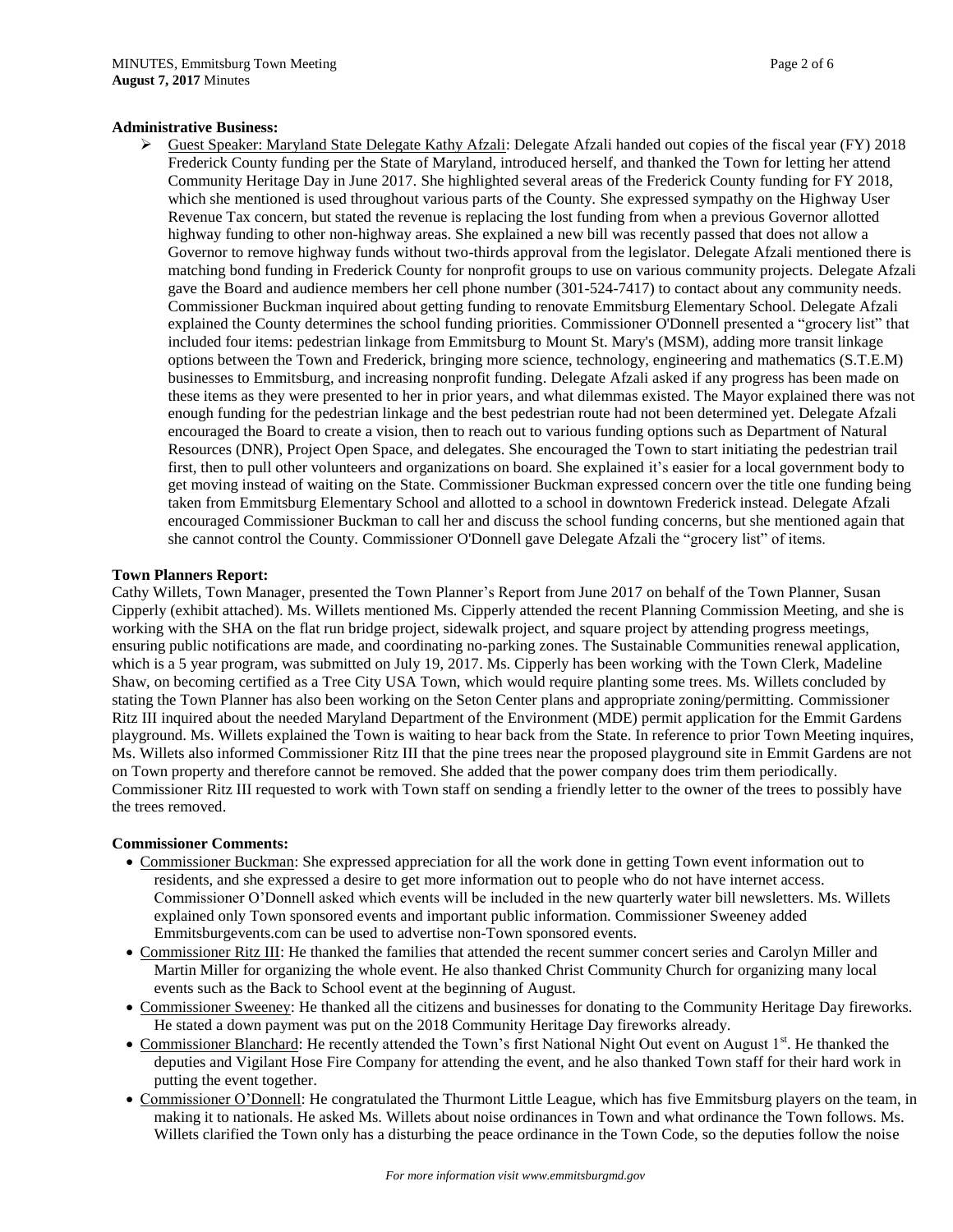ordinance guidelines of Frederick County. She added there is no delineation between noise and nuisance right now. Commissioner O'Donnell mentioned a Town resident had recently inquired about the subject. He thanked the volunteers that came out to the trail day on Saturday August 5th. He thanked Pastor John and Christ Community Church for the Back to School event.

#### **Mayor's Comments:**

Mayor Briggs attended numerous meetings in July 2017. Mayor Briggs mentioned he attended the Summer Concert Series, Block Party, July 24<sup>th</sup> Planning Commission Meeting, the Back to School event (put on by Christ Community Church) on August 5<sup>th</sup>, and National Night Out on August 1<sup>st</sup>. He also met with the Boy's and Girl's Club Director, and the Chairman of the Frederick County Solid Waste Steering Committee (John Daniels). He was interviewed by the Roger Wilson show, and had meetings with Mount St. Mary's University (Joseph Lebherz) on Town updates, Matan Inc. on industrial development in Town, and the Thurmont Mayor Kinnaird on adding more transit stops to Town. Mayor Briggs added on November  $6<sup>th</sup>$  Timothy Trainor, the new President of Mount St. Mary's University, will be attending the Town Meeting. He explained the Health Department finally approved the Community Pool permit, which should be completed in May 2018. Mayor Briggs also stated the Town is applying for the Community Parks and Playground (CP&P) Grant to build a multi-use soccer field behind the Town office. Commissioner Ritz III asked if the multi-use soccer field will be open for public reservations. Ms. Willets explained the location of the field is on the property of Emmitsburg Elementary School, but the Town has an agreement with the Frederick County School Board to use the field outside of school hours. The Town would have a reservation form that is similar to the ball field reservation form. Sports such as soccer, field hockey, lacrosse, rugby, etc. can be played on the field. The field will be natural turf. Delegate Afzali mentioned there is DNR money that is available for park upgrades that is not currently being used. She explained the applications are long, but she was recently told there is money available. Commissioner O'Donnell asked if there was any other un-tapped funding. Delegate Afzali stated she would need more specific details. Commissioner Buckman inquired about funding for a possible Boys and Girls club, which would require about \$140,000 to get the program started. Delegate Afzali encouraged Commissioner Buckman to call her to brainstorm solutions.

#### **Public Comments:**

None

#### **Consent Agenda:**

The Board discussed Patrick Boyle's plans to step down from the Planning Commission at the end of 2017. Commissioner Sweeney suggested making Wayne Slaughter an alternate on the Planning Commission because Mr. Slaughter expressed interest. The Board would like Wayne Slaughter on the consent agenda at the next Town meeting. The Board agreed to reappoint Mr. Boyle and Mr. Howard with the same motion.

**Motion**: Motion to reappointment Patrick Boyle and John Howard to the Planning Commission for their respective terms. Motion by Commissioner Ritz III, second by Commissioner Buckman. Vote: 5-0 in Favor.

#### **Treasurer's Report:**

Commissioner Blanchard presented the Treasure's Report for July 2017 (exhibit attached). He mentioned the operating balance going forward is \$4,944,907. Commissioner Ritz III asked if the note in the agenda packet under the Cash Activity Report ("due to software malfunction, the report will be presented at the meeting") is related to the online water bill payment system being unavailable. Ms. Willets stated yes and explained the Town's server crashed because of its age and all the data had to be configured to the new server. She added the new server is almost completely configured.

#### **Planning Commission Report:**

Commissioner Sweeney presented the Planning Commission Report from July 2017 (exhibit attached). Commissioner Sweeney mentioned the Planning Commission voted to approve the B2 Zoning Text amendment that was discussed in a prior Town Meeting. There will be a public hearing on the matter before the item is brought to the Board for a final vote. The Board had no questions for Commissioner Sweeney.

# **II. Agenda Items**

Agenda #1- National League of Cities (NLC) Service Line Warranty for Consideration: Ashley Shiwarski with Utility Service Partners, Inc. presented the National League of Cities (NLC) Service Line Warranty for consideration. Commissioner O'Donnell mentioned he completed some research on the organization. He contacted Santa Fe, San Diego and Dale City. The main concern he uncovered was only one local plumber being used for service calls. He added his research on the Better Business Bureau revealed miscommunication between the home owner/insurer and dissatisfaction with the contractor. His main concerns are the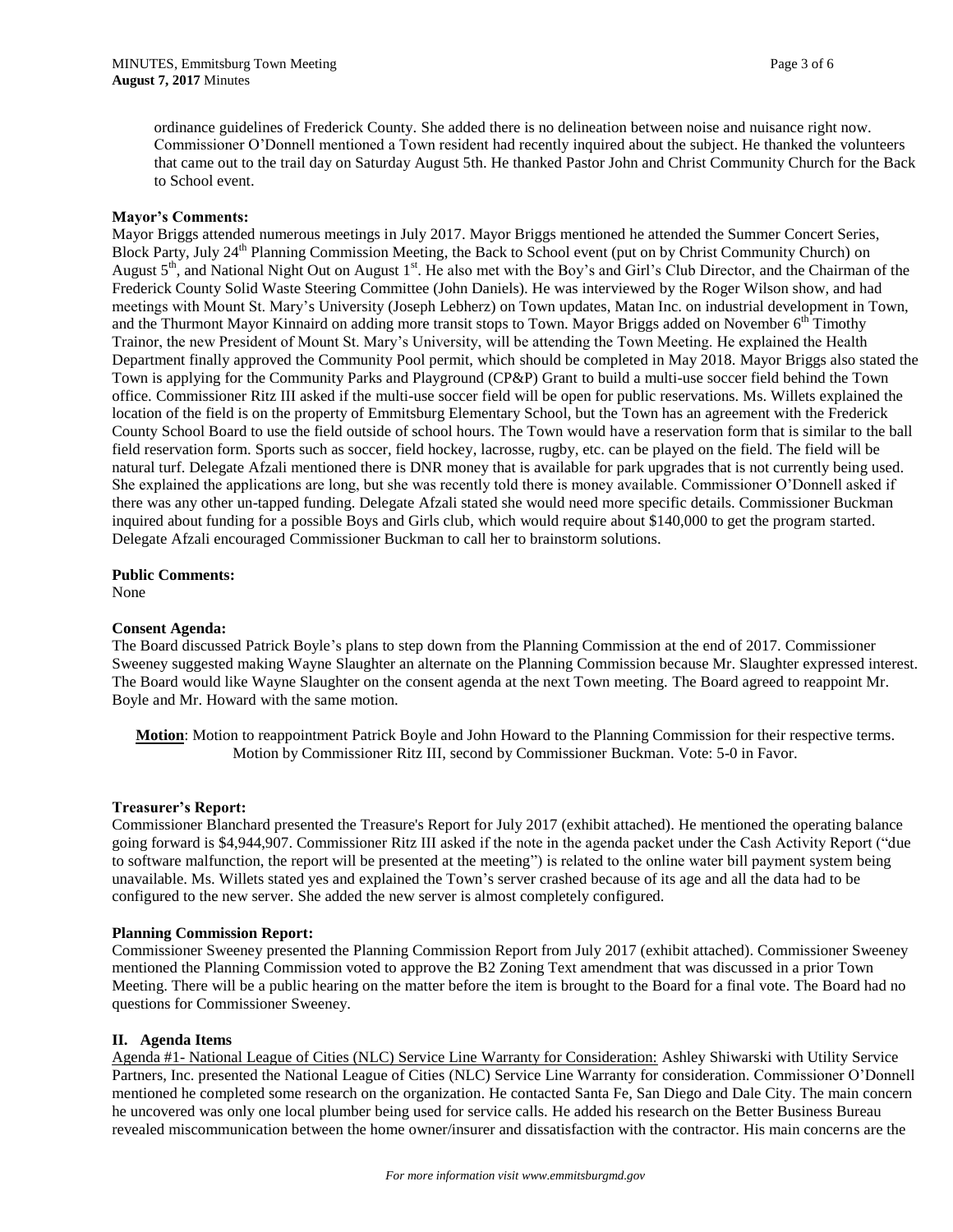Town would be advocating for one insurance organization, and stewardship in relation to the revenue stream fee. In conclusion he stated the service looks valuable, but he is not sure if the Town should endorse the organization as the Town would be drawn into any problems as an endorser. Commissioner Buckman asked if there are any other insurance organizations similar to the NLC. Commissioner O'Donnell is not aware. Commissioner Buckman asked if there were any other Maryland municipalities that use the program. Ms. Willets stated she reached out to Thurmont and Taneytown Maryland. She explained both places were in the beginning stages of the program, and Jim Humerick, Chief Administrative Officer for Thurmont, had the same concerns of endorsing only one company and if there would be any confusion over who is responsible for the program since it's promoted on Town letter head; however, the Town worked through the problems and many residents seem to like the program. Commissioner O'Donnell asked if a resident did not like their plumber and went outside of the NLC network if they would get reimbursed. Ms. Shiwarski explained no, but NLC tries to get 2-3 plumbers locally and the organization already has some licensed plumbers in Thurmont. NLC encourages the Town to provide a list of local plumbers, but any plumbers must meet the qualifications of passing a drug test, passing a background check, having proper insurance, no open Better Business Bureau complaints, proper licensing, and they must agree to call any residents within one hour and be at their home within 24 hours when a complaint is filed. Ms. Shiwarski informed the Board that these requirements often deter local businesses from participating. Commissioner O'Donnell expressed dissatisfaction for the Town having to provide a list of local contractors as it puts more burden on Town staff. Ms. Shiwarski explained the Town providing a list is optional.

Commissioner Ritz III asked if the Town could be provided a list of already approved plumbers for Thurmont and Taneytown. Ms. Shiwarski will get the Board a list. Commissioner Ritz III asked if there was another fee involved where the Town gets money upfront. Ms. Shiwarski stated there is no compensation aside from the monthly compensation. Commissioner Ritz III asked who Maryland Municipal League (MML) is paying to have access to the NLC mailing lists. Ms. Shiwarski clarified NLC pays MML \$10,000. Commissioner Ritz III asked if Home Serve United Kingdom (NLC's parent company) was affiliated with Home Serve U.S.A. He mentioned he read an article in the Washington Post dated September 10, 2016 that stated Home Serve paid money to the Maryland Consumer Protection Agency because residents were tricked into signing up for a Home Serve plan they might not have needed. The article also stated there was a larger class action lawsuit in New Jersey for a similar situation. Ms. Shiwarski confirmed the parent company is Home Serve U.S.A., and she clarified that Home Serve and NLC were the main competitors in the field and Home Serve purchased NLC in July 2016. She stated Home Serve mainly worked with larger utility companies, where as NLC works with municipalities. She added NLC would only market through the Town with Town approval. Also, the Home Serve litigations occurred from the organization mailing to the residents without a partnership. As of July 2016, the company stopped sending mailings without a partnership. Commissioner Ritz III asked about Policy 2017-03, which the Board will be discussing later, and what part of the sewer line residents are currently responsible for. Ms. Willets explained the new policy would replace Policy 2012-01 because there is unclear guidelines on what residents are responsible for and what the Town is responsible for. Commissioner Ritz III noted the coincidence of voting on the NLC warranty program and discussing the Title 13 ordinances, which Ms. Willets stated was only coincidence because Town staff has been working on the ordinances for months. Commissioner Ritz III concluded by stating his apprehension for the program because of the resident frustration over the most recent lagoon storage contract.

Commissioner Sweeney estimated 70% or more of the Town would benefit from the contract because most of the Town cannot afford lateral sewer repairs. He concluded by stating he supports the program. Commissioner O'Donnell responded by restating his concern of endorsing one single organization and mentioning a worry of residents paying money to the organization and it not existing someday, which would leave the resident with no options. Commissioner Sweeney reminded the Board that the program is completely voluntary for individuals and a person can cancel at any time. Ms. Shiwarski added the warranty is month-to-month. There was discussion over where the excess revenue should go. Commissioner O'Donnell expressed a desire for the Town to have a grant fund that residents can use to fix plumbing problems. Ms. Willets cautioned the Board on putting the money aside to fund resident repairs because it would be difficult to determine who should get the funding and putting too much extra work on Town staff. She suggested soliciting public comment. There was discussion about putting the warranty on the September 26, 2017 ballot as a referendum. The Board expressed a desire to add the warranty as a referendum. Mayor Briggs shared his experience with having problems with his sewer line in the past. He encouraged the Board to support the warranty because it would ease the burden on the elderly population. Commissioner O'Donnell summarized his findings on the Better Business Bureau website again: unclear communication, dissatisfaction with the plumber, and dissatisfaction with the service. He encouraged the Board to read the same comments he did by googling "USP" and "service line warranty." Commissioner Ritz III asked if NLC can guarantee replacement of terracotta piping. Ms. Shiwarski clarified that most of the piping the organization works with is terracotta. She added NLC acts on the recommendations of the contractor, and there is no incident limit so customers can call as many times they need and still be eligible for the \$8,500 towards each repair. Commissioner Buckman inquired about how the program works with rental properties with multiple dwelling units in a building. Ms. Shiwarski stated a property owner can purchase the program as long as there is a single service line, and landlords seem to favor the program because it gives them a peace of mind and helps cover service line costs. The Board discussed getting public feedback. Commissioner O'Donnell asked if residents can still enroll if the Town does not partner with the program. Ms. Shiwarski added residents cannot.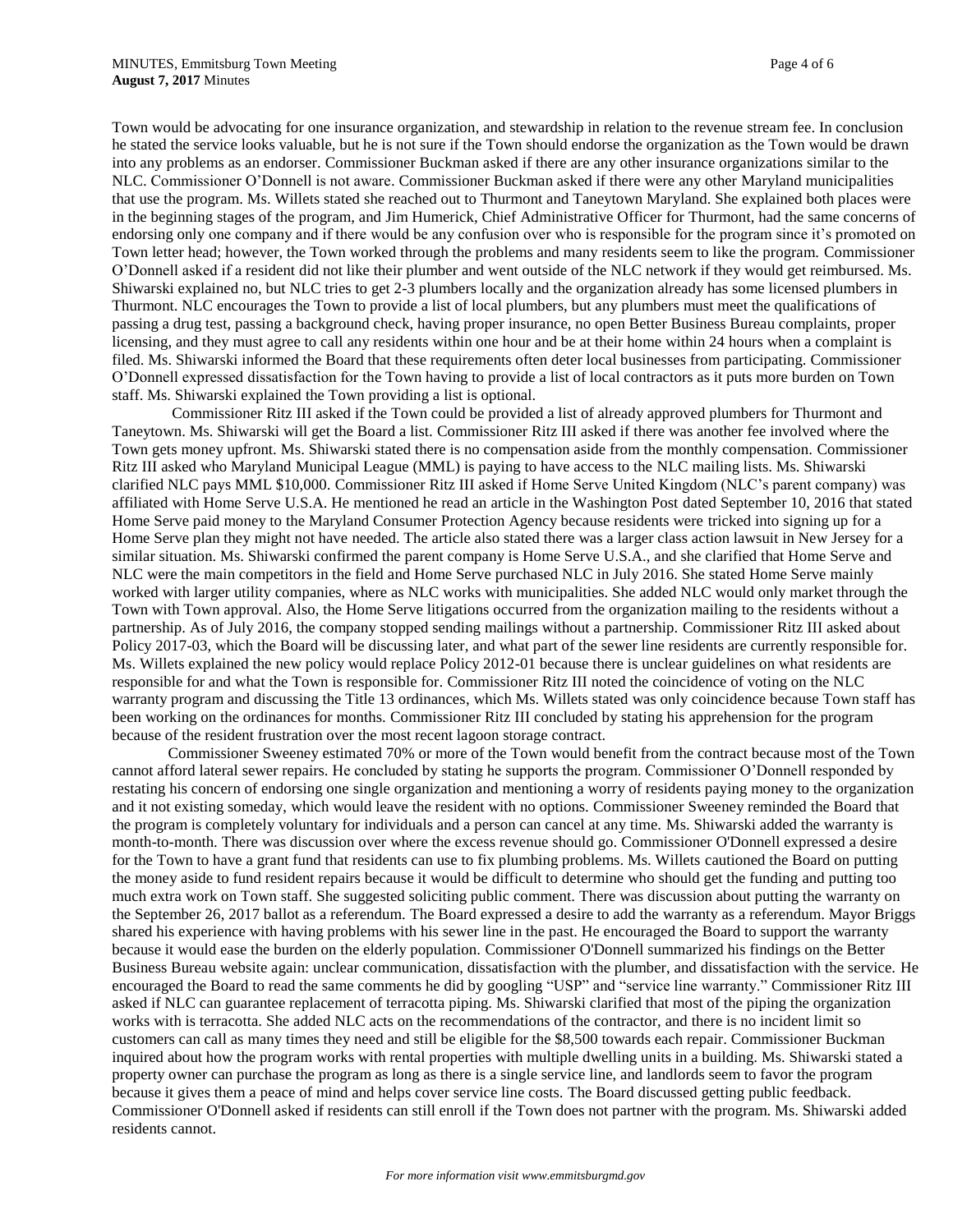Commissioner O'Donnell asked the Board if they wanted a referendum or Board vote, which the Board discussed. The Board determined to hold a separate public meeting in October 2017 without a referendum to inform the public of the service line warranty and see if anyone is interested. There was discussion over how to inform the public of the meeting. Commissioner Sweeney requested Ms. Shiwarski give a presentation and bring literature to handout. Ms. Willets confirmed October worked for Town staff.

Agenda #2- Appointment of Election Judges: Mayor Donald Briggs recommended Sharon Hane, Charlotte Mazaleski, Barbara Weedon and Julie Holmes as the Election Judges from the 2017 Election. Mayor Briggs mentioned Sharon Hane, Charlotte Mazaleski, and Barbara Weedon are experienced Election Judges that have been the Town's election judges in the past. He mentioned Julie Holmes is a new judge that lives on DePaul Street and would serve as the alternate judge.

**Motion:** - Motion to approve Sharon Hane, Charlotte Mazaleski, Barbara Weedon, and Julie Holmes as Election Judges for the 2017 Elections.

> Motion by Commissioner Buckman, second by Commissioner Ritz III. **Vote:** 5-0 in Favor.

Agenda #3- Ordinances to Amend Title 13 Public Services for Discussion: Cathy Willets, Town Manager, mentioned she holds monthly department head meetings with Town staff, and these meetings brought the needed changes to her attention. One of the main concerns of staff is procedure guidelines are not written. Ms. Willets expressed her desire to record these guidelines so residents and Town staff could be protected. She explained the items addressed are based on the main problems Town staff encounter. She then reviewed the proposed ordinances.

- *Proposed Ordinance 17-05*: Ms. Willets explained this ordinance would amend Title 13, Section 13.04.060 of the Emmitsburg Municipal Code. She explained the Town currently replaces and provides water meters at the Town's expense, but often times property owners are neglectful of their water meters by letting the meters freeze and then the Town has to pay for the replacement. She summarized the new ordinance would require property owners to be accountable for neglect and pay for replacement of neglected meters. Ms. Willets also mentioned the Town attorney reviewed all the proposed ordinances and recommendations. Commissioner Ritz III asked if the new wording means the owner would have to pay for a similar sized meter replacement or spend more money on an upgrade. Ms. Willets clarified the owner would be expected to pay for a similar replacement. Commissioner Buckman asked what constitutes neglect. Ms. Willets explained water meters are usually located in the basement, and neglect occurs when an owner doesn't heat their basement or stacks boxes near the meter that causes damage. She noted most of the neglect occurs from freezing when a resident doesn't heat their basement. Commissioner O'Donnell asked the Board if the language should be modified in any way. There was no recommendation to modify the language. Commissioner O'Donnell stated the Board will vote on the ordinances next meeting because the agenda item was labeled as "Public Services for Discussion" not "Public Services for Consideration."
- *Proposed Ordinance 17-07*: Ms. Willets explained this water ordinance was written by John Clapp, Town Attorney. She mentioned all the changes under this ordinance align with the Maryland Code, Environmental Article, *Section 9-724 (c)* which creates mandated procedures on how municipalities can bill on their water and sewer lines. She stated section C was removed because Mr. Clapp created a new section that relates to the collection of charges. This ordinance also establishes property owners, or property management companies (at the request of the property owner), as being the only people that can have a bill mailed to them because there is only legal recourse on property owners. Commissioner Ritz III asked if this means a larger property manager would receive all the bills for their tenants. Ms. Willets replied the ordinance would only allow property owners and property management companies (at the request of the property owner) to receive the bills. She added tenants have never received the bills because the property owner is legally responsible for the bill, and the Town billing system can only generate one bill for each service address. There was an informative discussion over outstanding bills going to Frederick County and becoming liens on the property, which is the current procedure. Commissioner Buckman asked what was changed. Ms. Willets replied nothing was, except this new ordinance would allow a property owner to come in annually and designate a property management company to receive the bill. Commissioner Ritz III expressed concern over a recent property owner that spoke at a Town meeting and asked if tenants could be sent the water/sewer bills. Commissioner O'Donnell explained this ordinance clarifies property owners concerns. Commissioner Buckman questioned why utility companies can send bills to tenants, but the Town can't. Ms. Willets responded the utility companies are multi-million dollar companies and their rules/regulations are different. The Town is required to follow the regulations of the State, and every municipality that Ms. Willets has observed follows the same procedures because of liability. She explained the problems that could arise if the bills were mailed to the tenant instead of the property owner. Ms. Willets concluded by explaining part C sets the same water bill due date so residents know when bills are due, and part D clarifies how residents can pay their bill.